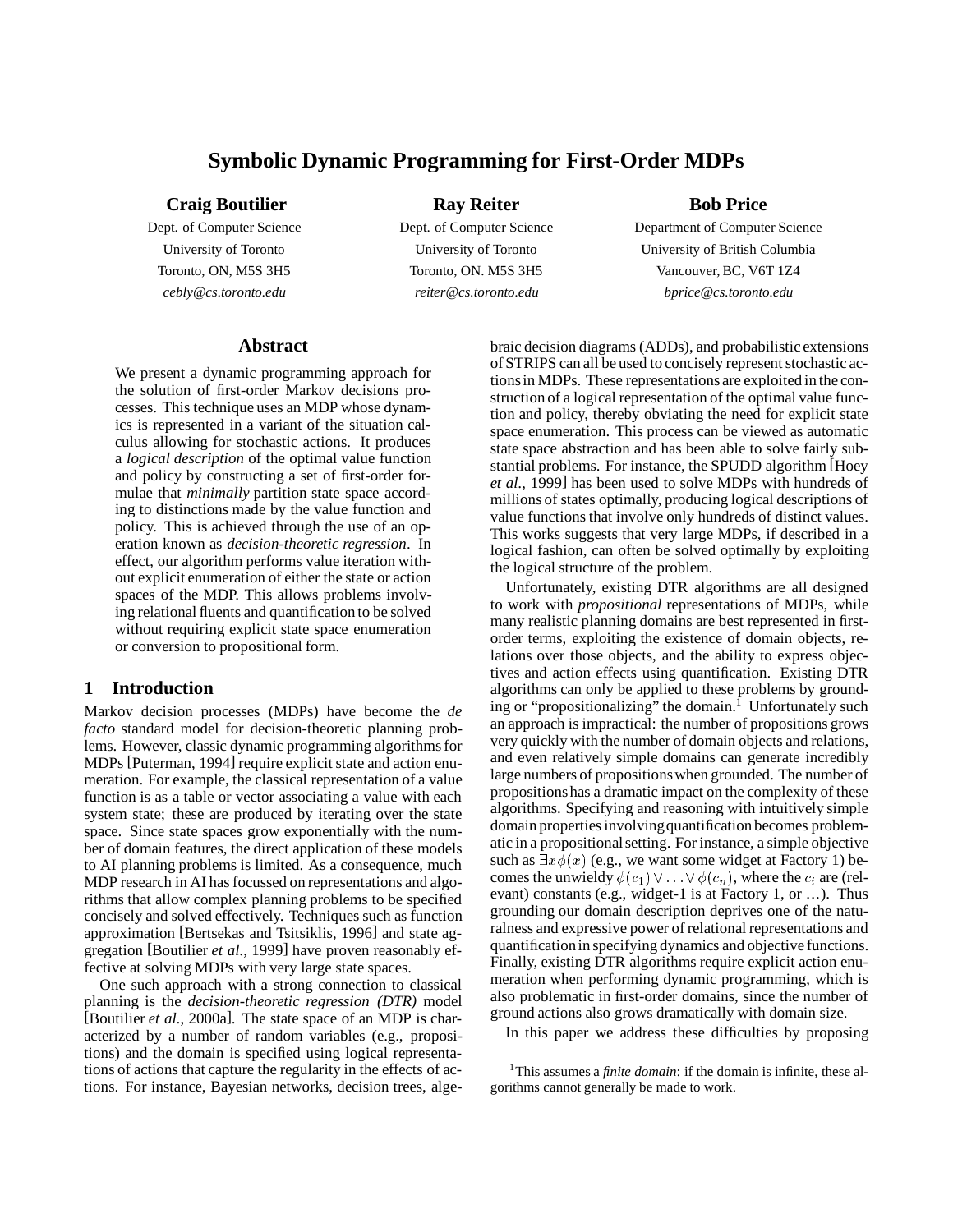a decision-theoretic regression algorithm for solving *firstorder MDPs (FOMDPs)*. We adopt the the representation for FOMDPs presented in [Reiter, 2001; Boutilier *et al.*, 2000b], in which stochastic actions and objective functions are specified using the situation calculus. We derive a version of value iteration [Bellman, 1957] that constructs first-order representations of value functions and policies by exploiting the logical structure of the MDP. The algorithm constructs a minimal partitioning of state space, represented by a set of first-order formulae, and associates values (or action choices) with each element of the partition.

As a consequence, our dynamic programming algorithm solves first-order MDPs without explicit state space *or* action enumeration, and without propositionalizing the domain. Furthermore, the technique we propose can be used to reason purely *symbolically* about value and optimal action choice. Our model can be viewed as providing a tight, seamless integration of classic knowledge representation techniques and reasoning methods with solution algorithms for MDPs.

This paper should be viewed as providing the theoretical foundations for first-order decision-theoretic regression. We are encouraged by the success of DTR methods for propositional MDPs, where it has been demonstrated that many MDPs have value functions and policies that can be represented very concisely using logical techniques. We have no doubt that the use of relations and quantification will ultimately enhance these methods tremendously.

We review MDPs in Section 2, and briefly describe our representation of FOMDPs in Section 3. We derive our symbolic dynamic programming technique in detail in Section 4 and discuss various implementation issues in Section 5. We conclude with a discussion of future directions.

# **2 Markov Decision Processes**

We begin with the standard state-based formulation of MDPs. We assume that the domain of interest can be modeled as a fully-observable MDP [Bellman, 1957; Puterman, 1994] with a finite set of states  $S$  and actions  $A$ . Actions induce stochastic state transitions, with  $Pr(s, a, t)$  denoting the probability with which state t is reached when action  $a$  is executed at state  $s$ . We also assume a real-valued reward function  $R$ , associating with each state s its immediate utility  $R(s)$ .<sup>2</sup>

A *stationary policy*  $\pi : S \rightarrow A$  describes a particular course of action to be adopted by an agent, with  $\pi(s)$  denoting the action to be taken in state <sup>s</sup>. The decision problem faced by the agent in an MDP is that of forming an *optimal policy* that maximizes expected total accumulated reward over an infinite horizon (i.e., the agent acts indefinitely). We compare policies by adopting *expected total discounted reward* as our optimality criterion, wherein future rewards are discounted at a rate  $0 \leq \gamma < 1$ , and the *value of a policy*  $\pi$ , denoted  $V_{\pi}(s)$ , is given by the expected total discounted reward accrued, that is,  $E(\sum_{t=0}^{\infty} \gamma^t R(s^t) | \pi, s)$ . Policy  $\pi$  is *optimal* if  $V_{\pi} \geq V_{\pi'}$ . for all  $s \in S$  and policies  $\pi'$ . The *optimal value function*  $V^*$ is the value of any optimal policy.

*Value iteration* [Bellman, 1957] is a simple iterative approximation algorithm for constructing optimal policies. It proceeds by constructing a series of <sup>n</sup>-stage-to-go *value functions*  $V^n$ . Setting  $V^0 = R$ , we recursively define *n*-stage-togo *Q-functions*:

$$
Q^{n}(a,s) = R(s) + \left\{\gamma \sum_{t \in S} \Pr(s, a, t) \cdot V^{n-1}(t)\right\} \quad (1)
$$

and value functions:

$$
V^n(s) = \max_{a} Q^n(a, s) \tag{2}
$$

The Q-function  $Q^n(a, s)$  denotes the expected value of performing action  $a$  at state  $s$  with  $n$  stages to go and acting optimally thereafter. The sequence of value functions  $V^n$  produced by value iteration converges linearly to  $V^*$ . For some finite  $n$ , the actions that maximize Eq. (2) form an optimal policy, and  $V^n$  approximates its value. We refer to Puterman [1994] for a discussion of stopping criteria.

The definition of a Q-function can be based on any value function. We define  $Q^V(a, s)$  exactly as in Eq. (1), but with arbitrary value function V replacing  $V^{n-1}$  on the right-hand side.  $Q^V(a, s)$  denotes the value of performing a at state s, then acting in such a way as to obtain value  $V$  subsequently.

# **3 First-Order Representation of MDPs**

Most planning domains are specified in terms of a set of random variables, which jointlydetermine the state of the system. For example, the system state may be the assignment of truth values to a set of propositional variables. In addition, these variables may themselves be structured, built from various relations, functions, and domain objects, that naturally lend themselves to a first-order representation. Representing and solving MDPs under such circumstances is generally impractical using classic state-based transition matrices and dynamic programming algorithms. The difficulty lies in the need to explicitly enumerate state and action spaces. State spaces grow exponentiallywith the number of propositional variables need to characterize the domain. Furthermore, in a first-order domain, the number of induced propositional variables can grow dramatically with the number of domain objects of interest.<sup>3</sup> Moreover, we are often interested in solving planning problems with infinite domains.

Several representations for propositionally-factored MDPs have been proposed, including probabilistic variants of STRIPS and dynamic Bayes nets [Boutilier *et al.*, 1999]. First-order representations have also been proposed for MDPs, including those of Poole [1997], and Geffner and Bonet [1998]. In this paper we adopt the first-order, situation calculus MDP representation developed by Reiter [2001], and by Boutilier *et al.* [2000b] for use in the DTGolog framework. This model has several unique features that make dynamic programming techniques viable. We first review this representational language and methodology, and then show how stochastic actions can be represented in this framework. We also introduce some notation to ease the specification of MDPs.

<sup>2</sup>We ignore actions costs for ease of exposition. These impose no additional complications on our model.

<sup>&</sup>lt;sup>3</sup>An *n*-ary relation over a domain of size *d* induces  $d^n$  atoms.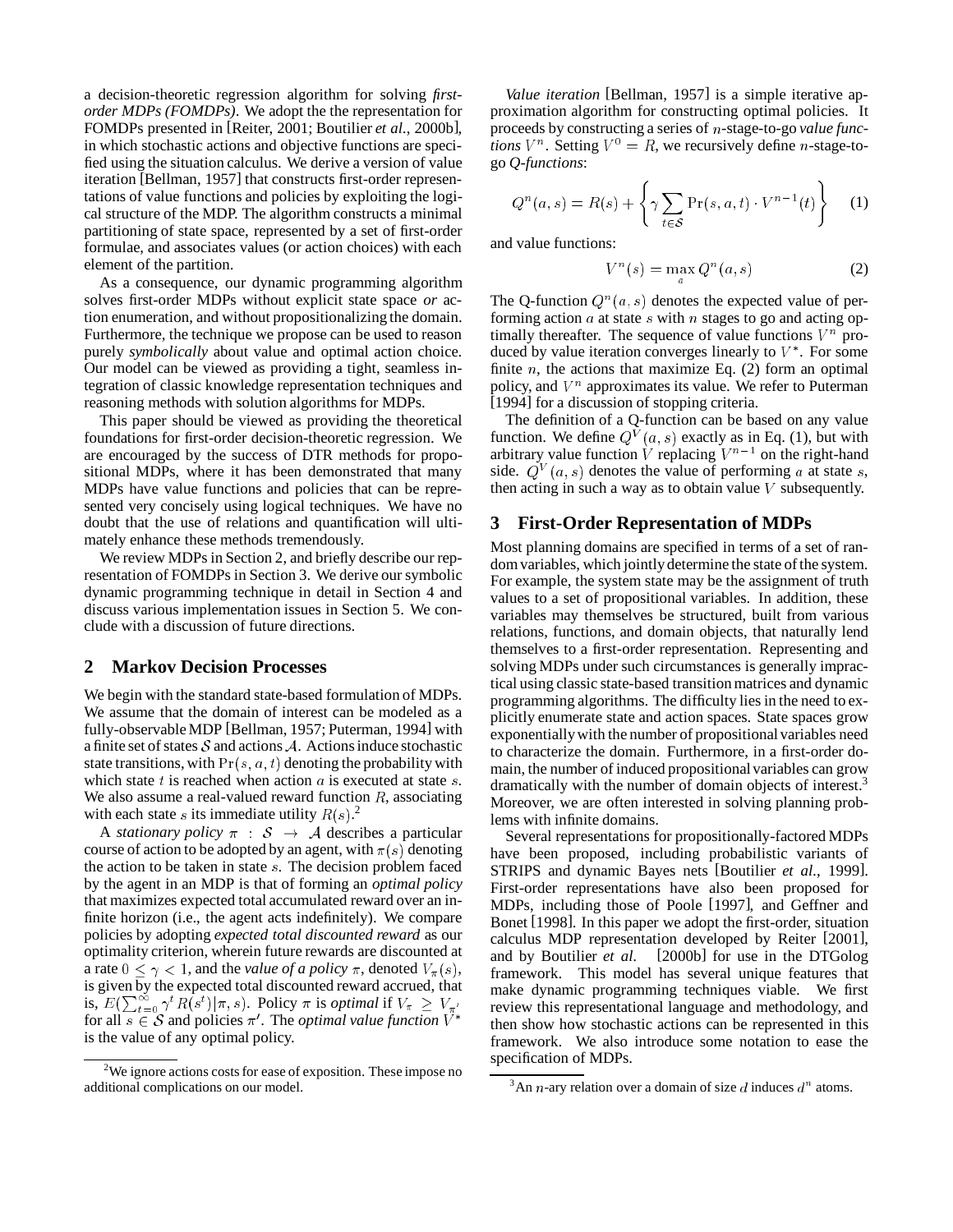# **3.1 The Situation Calculus**

The situation calculus [McCarthy, 1963] is a first-order language for axiomatizingdynamic worlds. In recent years, it has been considerably extended beyond the "classical" language to include processes, concurrency, time, etc., but in all cases, its basic ingredients consist of *actions*, *situations* and *fluents*.

#### **Actions**

Actions are first-order terms consisting of an action function symbol and its arguments. For example, the action of putting block  $b$  on the table might be denoted by the action term *putTbl*(b).

#### **Situations**

A *situation* is a first-order term denoting a sequence of actions. These are represented using a binary function symbol *do*:  $do(\alpha, s)$  denotes the sequence resulting from adding the action  $\alpha$  to the sequence s. The special constant  $S_0$  denotes the *initial situation*, namely the empty action sequence. Thus,  $do(\alpha, s)$  is like LISP's *cons*( $\alpha, s$ ) and  $S_0$  is like LISP's (). In a blocks world, the situation term

 $do({stack(A,B), do(putTbl(B), do({stack(C,D), S_0)}))}$ 

denotes the sequence of actions

 $[stack(C, D), putTbl(B), stack(A, B)].$ 

Foundational axioms for situations are given in [Pirri and Reiter, 1999].

# **Fluents**

Relations whose truth values vary from state to state are called *fluents*, and are denoted by predicate symbols whose last argument is a situation term. For example,  $BIn(b, Paris, s)$  is a relational fluent meaning that in that state reached by performing the action sequence  $s$ , box  $b$  is in Paris.

#### **Axiomatizing a Domain Theory**

A domain theory is axiomatized in the situation calculus with four classes of axioms [Pirri and Reiter, 1999]:

1. **Action precondition axioms**: There is one axiom for each action function  $A(\vec{x})$ , with syntactic form

 $Poss(A(\vec{x}), s) \equiv \Pi_A(\vec{x}, s)$ 

Here,  $\Pi_A(\vec{x}, s)$  is a formula with free variables among  $\vec{x}$ , s: These characterize the preconditions of action A.

2. **Successor state axioms**: There is one such axiom for each fluent  $F(\vec{x}, s)$ , with syntactic form

 $F(\vec{x}, do(a, s)) \equiv \Phi_F(\vec{x}, a, s),$ 

where  $\Phi_F (\vec{x}, a, s)$  is a formula with free variables among  $a, s, \vec{x}$ . These characterize the truth values of the fluent  $F$ in the next situation  $do(a, s)$  in terms of the current situation <sup>s</sup>, and they embody a solution to the frame problem for deterministic actions [Reiter, 1991].

- 3. **Unique names axioms for actions**: These state that the actions of the domain are pairwise unequal.
- 4. **Initial database**: This is a set of first-order sentences whose only situation term is  $S_0$  and it specifies the initial state of the domain. The initial database will play no role in this paper.

#### **Regression in the Situation Calculus**

The regression of a formula  $\psi$  through an action a is a formula  $\psi'$  that holds prior to a being performed iff  $\psi$  holds after <sup>a</sup>. Successor state axioms support regression in a natural way. Suppose that fluent  $F$ 's successor state axiom is  $F(\vec{x}, do(a, s)) \equiv \Phi_F(\vec{x}, a, s)$ . We inductively define the regression of a formula whose situation arguments all have the form  $do(a, s)$  as follows:

$$
Regr(F(\vec{x}, do(a, s))) = \Phi_F(\vec{x}, a, s)
$$
  
\n
$$
Regr(\neg \psi) = \neg Regr(\psi)
$$
  
\n
$$
Regr(\psi_1 \land \psi_2) = Regr(\psi_1) \land Regr(\psi_2)
$$
  
\n
$$
Regr((\exists x)\psi) = (\exists x)Regr(\psi)
$$

# **3.2 Stochastic Actions and the Situation calculus**

For the purposes of representing probabilistic uncertainty, the above ontology and axiomatization for the situation calculus might appear to be inadequate, because all actions must be deterministic. One can see this requirement most clearly in the syntactic form of successor state axioms where a fluent's truth value in the next situation is uniquely determined by the current situation; thus, the next state is uniquely determined by the present state and the action performed. How then can stochastic actions be represented in the situation calculus? The trick is to decompose stochastic actions into deterministicprimitives under nature's control—she chooses the deterministic action that actually gets executed, with some specified probability, when an agent performs a stochastic action. We then formulate situation calculus domain axioms using these deterministic choices [Bacchus *et al.*, 1995; Reiter, 2001; Boutilier *et al.*, 2000b].

We illustrate this approach with a simple example in a logistics domain consisting of cities, trucks, and boxes: boxes can be loaded onto and unloaded from trucks, and trucks can be driven between cities.

**Nature's Choices for Stochastic Actions:** For each stochastic action we must specify the deterministic choices available to nature. For instance, the stochastic *load* action can succeed (denoted by *loadS*) or fail (*loadF*):

 $choice(load(b, t), a) \equiv a = loadS(b, t) \vee a = loadF(b, t)$ 

Similarly, the stochastic *unload* and *drive* actions also decompose into successful or unsuccessful alternatives chosen by nature with known probabilities.

```
choice(unload(b, t), a) \equiv a =unloadS(b, t) \vee a =unloadF(b, t)choice(<i>drive</i>(t, c), a) \equiv a = driveS(t, c) \vee a = driveF(t, c)
```
**Probabilities for Nature's Choices:** For each of nature's choices  $n(\vec{x})$  associated with action  $A(\vec{x})$ , we specify the probability  $prob(n(\vec{x}), A(\vec{x}), s)$  with which it is chosen, given that  $A(\vec{x})$  was performed in situation s:

$$
prob(loadS(b, t), load(b, t), s) = 0.99
$$

 $prob(loadF(b, t), load(b, t), s) = 0.01$ 

 $prob(unloadS(b, t), unload(b, t), s) = p \equiv$ *Rain*(s)  $\land$  *p* = 0.7  $\lor$   $\neg$ *Rain*(s)  $\land$  *p* = 0.9

 $prob($ *unloadF* $(b, t)$ *, unload* $(b, t)$ *, s*) =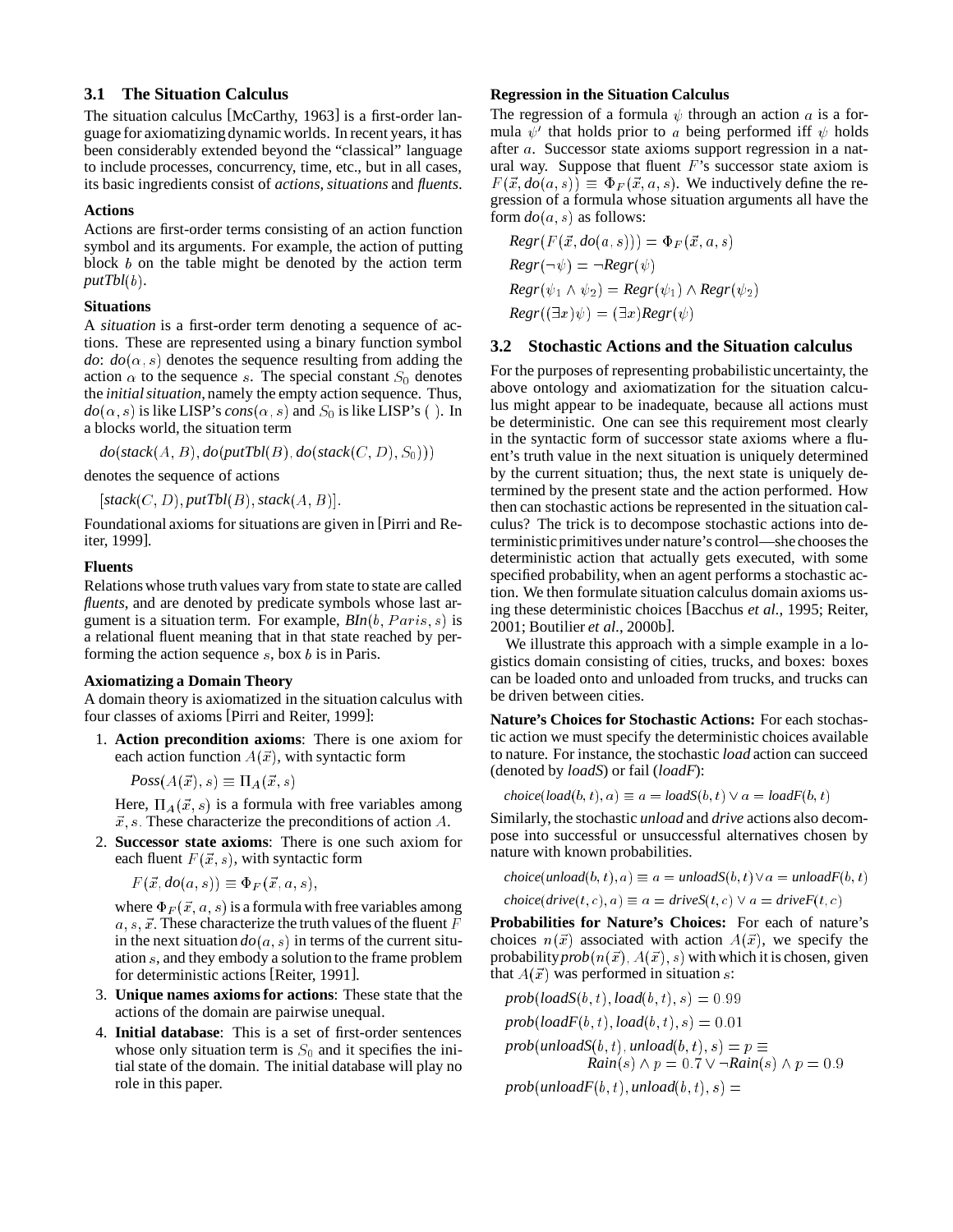$$
1-prob(unloadS(b, t), unload(b, t), s)
$$

 $prob(driveS(t, c), drive(t, c), s) = 0.99$ 

 $prob(driveF(t, c), drive(t, c), s) = 0.01$ 

Here we see that unloading is less likely to succeed when it is raining.

# **Action Preconditions for Deterministic Actions:**

 $Poss(loadS(b, t), s) \equiv (\exists c). \text{BIn}(b, c, s) \wedge \text{TIn}(t, c, s)$  $Poss(loadF(b, t), s) \equiv (\exists c). \text{BIn}(b, c, s) \wedge \text{TIn}(t, c, s)$  $Poss(unloadS(b, t), s) \equiv On(b, t, s)$  $Poss(unloadF(b,t), s) \equiv On(b,t,s)$  $Poss(driveS(t, c), s) \equiv true$  $Poss(driveF(t, c), s) \equiv true$ 

Nature's choices  $n_j(\vec{x})$  for action  $A(\vec{x})$  need not have common preconditions, but often they do, as above.

#### **Successor State Axioms:**

$$
BIn(b, c, do(a, s)) \equiv
$$
  
\n
$$
(\exists t)[TIn(t, c, s) \land a = unloadS(b, t)] \lor
$$
  
\n
$$
BIn(b, c, s) \land \neg(\exists t)a = loadS(b, t)
$$
  
\n
$$
TIn(t, c, do(a, s)) \equiv a = driveS(t, c) \lor
$$
  
\n
$$
TIn(t, c) \land \neg(\exists c')a = driveS(t, c')
$$
  
\n
$$
On(b, t, do(a, s)) \equiv a = loadS(b, t) \lor
$$
  
\n
$$
On(b, t, s) \land a \neq unloadS(b, t)
$$

 $Rain(do(a, s)) \equiv Rain(s)$ 

There are two important points to note about this example:

- 1. By virtue of decomposing stochastic actions into deterministic primitives under nature's control, we get perfectly conventional situation calculus action precondition and successor state axioms *that do not refer to stochastic actions.* Stochastic actions have a status different from deterministic actions, and cannot participate in situation terms.<sup>4</sup>
- 2. *Nowhere do these axioms restrict the domain of discourse to some prespecified set of trucks, boxes, or cities.* There are even models of these axioms with infinitely many—even uncountably many—individuals. If one were to solve an MDP for which this axiomatization is valid, one would obtain, in fact, a solution that applies to an entire class of MDPs with arbitrary domains of trucks, boxes and cities.

# **3.3 Some Additional Notation**

In what follows we use the notion of a *state formula*,  $\psi(\vec{x}, s)$ , whose only free variables are non-situation variables  $\vec{x}$  and a situation variable <sup>s</sup>. Intuitively, a state formula refers only to properties of the situation s. A set of state formulae  $\{\psi_i(\vec{x}, s)\}$ *partitions* state space if  $\models (\forall \vec{x}, s) \cdot \psi_i(\vec{x}, s) \supset \neg \psi_j(\vec{x}, s)$ , for all  $i, j \neq i$ , and  $\models (\forall \vec{x}, s) \ \bigvee_i \psi_i(\vec{x}, s)$ .

# **The Case Notation**

To simplify the presentation, we introduce the notation

$$
t = case[\phi_1, t_1; \cdots; \phi_n, t_n]
$$

as an abbreviation for the formula

$$
\bigvee_{i < n} \{ \phi_i \wedge t = t_i \}
$$

where the  $\phi_i$  are state formulae and the  $t_i$  are terms. We sometimes write this  $case[\phi_i, t_i]$ . Often the  $t_i$  will be constants and the  $\phi_i$  will partition state space. We introduce the following operators on case statements (whose use will be important in the next section):

$$
\begin{aligned}\n\text{case}[\phi_i, t_i : i \leq n] \otimes \text{case}[\psi_j, v_j : j \leq m] = \\
\text{case}[\phi_i \wedge \psi_j, t_i \cdot v_j : i \leq n, j \leq m] \\
\text{case}[\phi_i, t_i : i \leq n] \oplus \text{case}[\psi_j, v_j : j \leq m] = \\
\text{case}[\phi_i \wedge \psi_j, t_i + v_j : i \leq n, j \leq m] \\
\text{case}[\phi_i, t_i : i \leq n] \ominus \text{case}[\psi_j, v_j : j \leq m] = \\
\text{case}[\phi_i \wedge \psi_j, t_i - v_j : i \leq n, j \leq m] \\
\text{case}[\phi_i, t_i : i \leq n] \cup \text{case}[\psi_j, v_j : j \leq m] = \\
\text{case}[\phi_1, t_1; \cdots \phi_n, t_n; \psi_1, v_1; \cdots \psi_m, v_m]\n\end{aligned}
$$

# **Representing Probabilities with Case Notation**

Let  $A(\vec{x})$  be a stochastic action type with possible outcomes  $n_1(\vec{x})$ ,  $n_k(\vec{x})$ . We assume the probabilities of these outcomes are specified using case notation. Specifically, the choice probabilities for  $n_i(\vec{x})$  are given as:  $prob(n_j(\vec{x}), A(\vec{x}), s) = case[\phi_1^j(\vec{x}, s), p_1^j; \cdots; \phi_n^j(\vec{x}, s), p_n^j],$ 

where the  $\phi_i^j$  partition state space, and  $p_i^j$  is the probability of choice  $n_i(\vec{x})$  being realized under condition  $\phi_i^j(\vec{x}, s)$  when the agent executes stochastic action  $A(\vec{x})$ .

Our *unload* stochastic action above is represented in case notation as:

$$
prob(unloadS(b, t), unload(b, t), s) = \\ case[Rain(s), 0.7; \neg Rain(s), 0.9]
$$

$$
prob(unloadF(b, t), load(b, t), s) = \\ case[Rain(s), 0.3; \neg Rain(s), 0.1].
$$

Notice that when the probability of nature's choice is situation-independent, (e.g., as in *loadS*), then only a single "case" is present (e.g., *case* [true, 0.99]).

# **Specifying Rewards and Values with Case Notation**

An MDP optimization theory contains axioms specifying the reward function. In their simplest form, reward axioms use the function  $R(s)$  to assert costs and rewards as a function of the action taken, properties of the current situation, or both (note that the action taken can be recovered from the situation term). In what follows, we assume a simple "state-based" reward model in which only relational fluents determine reward, and we assume that this reward function is specified using case notation:

$$
R(s) = case[\xi_1(s), r_1; \cdots; \xi_m(s), r_m],
$$

where the  $\xi_i(s)$  partition state space. For example, rewarding the presence of *some* box in Paris can be specified using

$$
R(s) = case[(\exists b)B\text{In}(b, Paris, s), 10; \neg(\exists b)B\text{In}(b, Paris, s), 0]
$$

<sup>&</sup>lt;sup>4</sup>Note that when nature's choices for a specific action do not have identical preconditions, care must be taken in the axiomatization to ensure the probabilities sum to one in every situation.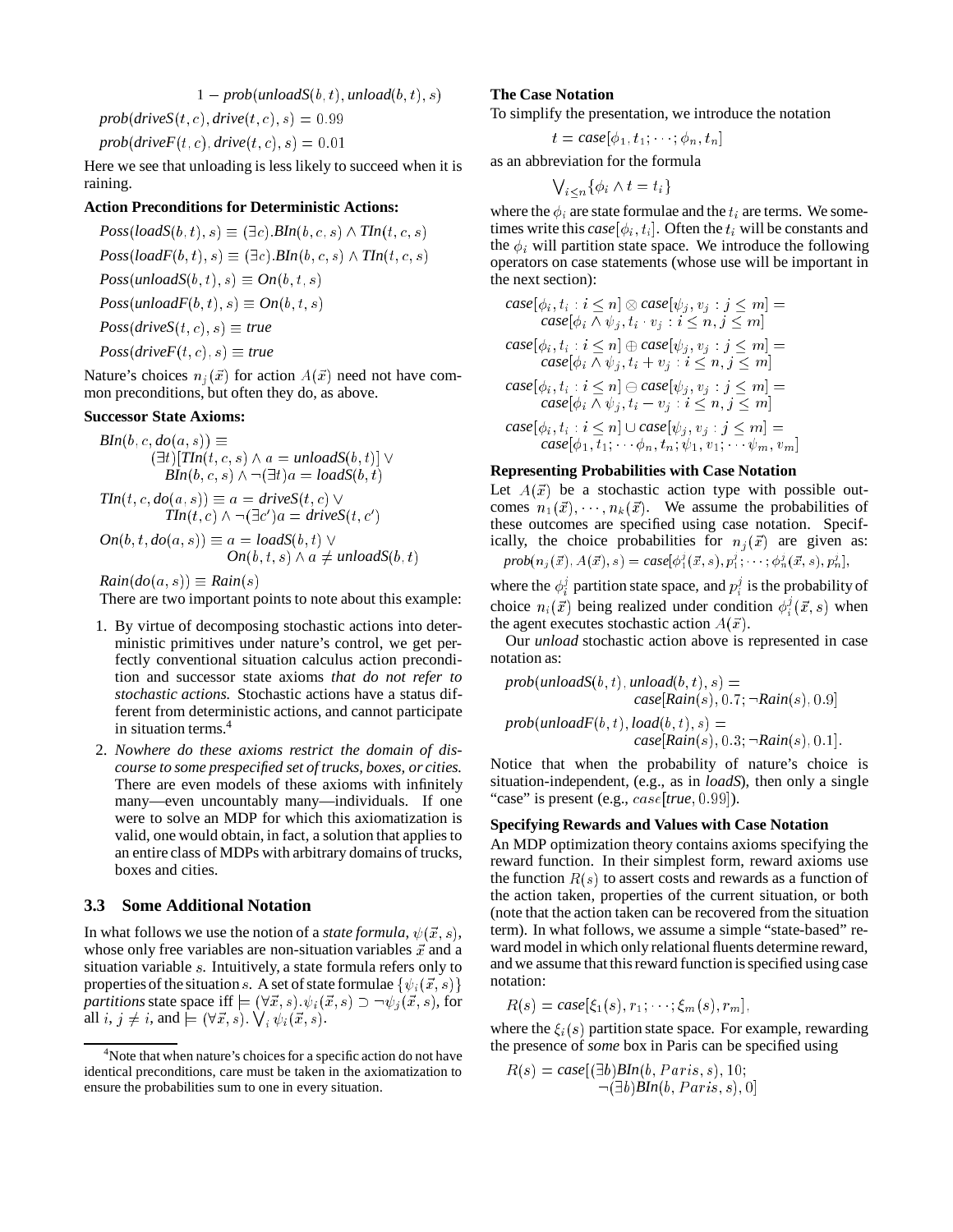The restriction to state-based reward is simply to keep the exposition simple. Action costs are easily modeled and are used in our prototype implementation.

We also use the case notation to represent value functions in a similar fashion, concisely writing  $V$  in the form

$$
V(s) = case[\beta_1(s), v_1; \cdots; \beta_n(s), v_n].
$$

This use of case statements can be viewed as embodying a form of state space *abstraction*: rather than assigning values on a state-by-state basis, we distinguish states according to the conditions  $\beta_i$ . Those states satisfying  $\beta_i$  can be treated as an *abstract state*. In this way, we can often represent value functions (and policies and Q-functions similarly) without state enumeration, exploiting the logical structure of the function. This is similar to the abstraction models discussed in [Boutilier *et al.*, 1999], but with the ability to partition state space using first-order formulae.

# **4 Dynamic Programming with FOMDPs**

Logical representations for MDPs provide natural and compact specifications of planning domains, obviating the need for explicit state space enumeration. Logical descriptions exploitingregularities in value functions and policies can also be very compact. Solving an FOMDP can be made much more efficient if the logical structure of value functions can be discovered through inference using the the logical MDP specification, with expected value computations performed once per abstract state instead of once per state. Thus a dynamic programming algorithm that works directly with symbolic representations of value functions offers great potential computational benefit. In this section, we generalize the notion of decision-theoretic regression from propositional MDPs to FOMDPs, and construct a *first-order value iteration* algorithm.

#### **4.1 First-Order Decision-Theoretic Regression**

Suppose we are given a value function <sup>V</sup> . The *first-order decision theoretic regression (FODTR)* of <sup>V</sup> through action type  $A(\vec{x})$  is a logical description of the Q-function  $Q^V(A(\vec{x}), s)$ . In other words, given a set of abstract states corresponding to regions of state space where  $V$  is constant, we wish to produce a corresponding abstraction for  $Q^V(A(\vec{x}), s)$ . This is analogous to classical goal regression, the key differences being that action  $A(\vec{x})$  is stochastic.

Let  $A(\vec{x})$  be a stochastic action with corresponding nature's choices  $n_j(\vec{x}), j \leq k$ . Ignoring preconditions momentarily,  $Q^V(A(\vec{x}), s)$  is defined classically as

$$
Q^{V}(A(\vec{x}), s) = R(s) + \gamma \cdot \left\{ \sum_{t \in \mathcal{S}} Pr(s, A(\vec{x}), t) \cdot V(t) \right\}
$$

Since different successor states arise only through different nature's choices, the situation calculus analog of this is:

$$
Q^{V}(A(\vec{x}), s) = R(s) +
$$
  

$$
\gamma \cdot \sum_{j} prob(n_j(\vec{x}), A(\vec{x}), s) \cdot V(do(n_j(\vec{x}), s))
$$
 (3)

As described earlier, we assume that the functions  $R(s)$ ,  $prob(n, A, s)$  and  $V(s)$  are all described with case statements. Respectively denote these by *rCase*(s), *pCase*(n; s)

and *vCase*(s). Then after substituting these case expressions into Eq. (3) and appealing to the case addition and multiplication operators of Section 3.3, we obtain

$$
Q^V(A(\vec{x}), s) = rCase(s) \oplus
$$
  

$$
\gamma \cdot [\oplus_j \{pCase(n_j(\vec{x}), s) \otimes vCase(do(n_j(\vec{x}), s))\}]
$$

The only problem with this expression is that the formula  $vCase(dofn_i(\vec{x}), s)$  refers not to the current situation s, but to the future situation  $do(n_i(\vec{x}), s)$ , but this is easily remedied with regression:

$$
Q^{V}(A(\vec{x}), s) = rCase(s) \oplus
$$
  

$$
\gamma \cdot [\oplus_j pCase(n_j(\vec{x}), s) \otimes Regr(vCase(do(n_j(\vec{x}), s)))]
$$

We emphasize the critical nature of this step. The representational methodology we adopt—treating stochastic actions using *deterministic* nature's choices—allows us to apply regression directly to derive *properties of the pre-action state that determine the value-relevant properties of the post-action state*. Specifically, classical regression can be applied *directly* to the case statement  $vCase(do(n_i(\vec{x}), s))$  because the  $n_i(\vec{x})$ are deterministic.

Because sums and products of case statements are also case statements, the above expression for  $Q^V(A(\vec{x}), s)$  is a case statement, say  $case[\alpha_i(\vec{x}, s), q_i]$ , that characterizes the Q-function for action  $A(\vec{x})$  with respect to V. Thus from a logical description of  $V$  we can derive one for  $Q$ . Conceptually, this can be viewed as transforming the abstraction of state space suitable for  $V$  into one suitable for  $Q$ . It is not hard to show that if the state formulae in  $V$ 's case statement partition the state space, then so do the  $\alpha_i$  defining Q. This is key to avoiding state and action enumeration in dynamic programming.

The above derivation ignores action preconditions. To handle preconditions,  $Q^V(A(\vec{x}), s)$  can no longer be treated as a function, but must be represented by a *relation*  $Q^V(A(\vec{x}), q, s)$ , meaning that A's Q-value in s is q. This relation holds only if  $Poss(n_i(\vec{x}), s)$  holds for at least one of A's choices  $n_i$ ; otherwise the Q-value is undefined:

$$
Q^V(A(\vec{x}), q, s) \equiv \left[\bigvee_i \text{Poss}(n_i(\vec{x}), s)\right] \wedge q = \text{case}[\alpha_i(\vec{x}, s), q_i]
$$

Since  $\bigvee_i Poss(n_i(\vec{x}), s)$  can be distributed into the case statement (by conjoining it with the  $\alpha_i$ ), the result is again a case statement for the Q-relation.

As an example consider value function  $V^0$ :

 $V(s) = case[\exists b \, BIn(b, Rome, s), 10; \neg \exists t \, BIn(b, Rome, s), 0]$ 

That is, if some box <sup>b</sup> is in *Rome*, value is 10; otherwise value is 0. Suppose that reward R is identical to  $V^0$  and our discount rate is  $0.9$ . We use the *unload*( $b, t$ ) action, described above, to illustrate FODTR. The regression of  $V^0$  through  $u$ nload $(b, t)$  results in a case statement (after simplification), denoting  $Q^1($ *unload* $(b, t), q, s)$  with four elements:

$$
\alpha_1(b, t, s) \equiv \exists b' B In(b', Rome, s)
$$
  
\n
$$
\alpha_2(b, t, s) \equiv Rain(s) \land Tin(t, Rome, s) \land
$$
  
\n
$$
On(b, t, s) \land \neg \exists b' B In(b', Rome, s)
$$
  
\n
$$
\alpha_3(b, t, s) \equiv \neg Rain(s) \land TIn(t, Rome, s) \land
$$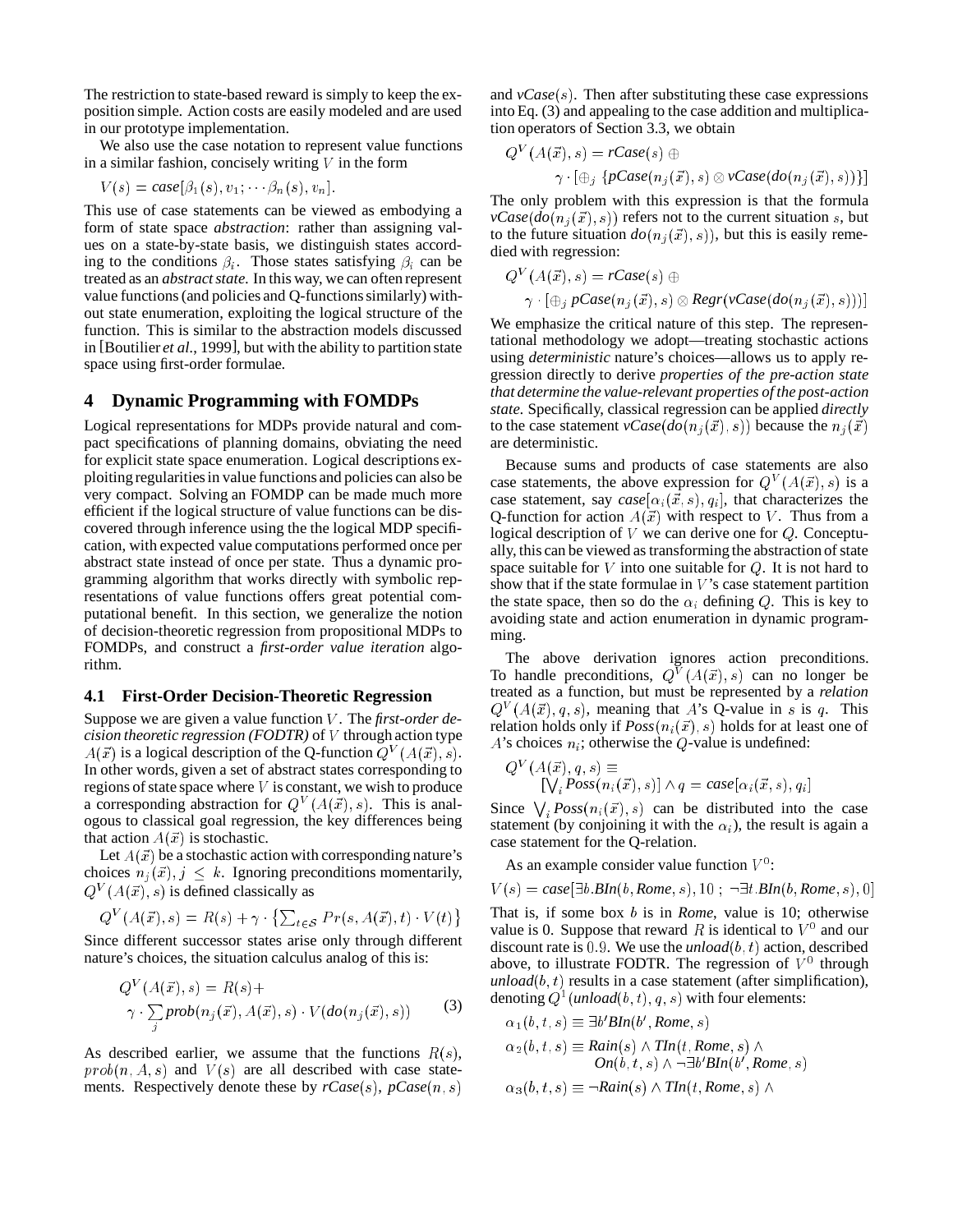$$
On(b, t, s) \land \neg \exists b' B In(b', Rome, s)
$$

$$
\alpha_4(b, t, s) \equiv (\neg \text{TIn}(t, Rome, s) \lor \neg \text{On}(b, t, s)) \land \exists b' B In(b', Rome, s)
$$

and the associated Q-values:  $q_1 = 19$ ;  $q_2 = 6.3$ ;  $q_3 = 8.1$ ;  $q_4 = 0$ . Before simplification, the case statement consisted of 8 formulae, two of which were inconsistent and two pairs of which had identical Q-values.

An important property of FODTR is that it not only produces an abstraction of state space to describe  $Q^V(A(\vec{x}), q, s)$ , it also abstracts the action space as well. With a small number of logical formulae, it captures the Q-values Q(a; q; s) for each situation <sup>s</sup> and *each instantiation* a of  $A(\vec{x})$ . While state space abstraction has been explored in the context of decision-theoretic regression for propositional representations of MDPs, little work has focused on abstracting the action space in this way.

Finally, although our example works with specific numerical values in the case statements, purely *symbolic* descriptions of value can also be reasoned with in this way. For example, if the Q-value of action  $drive(t, c)$  depends on the weight of truck  $t$  in the current situation, the value term in a case statement can be made to depend on this property of the situation  $(i.e., weight(t, s))$ . This can prove especially useful for reasoning with continuous (or hybrid) state and action spaces.

#### **4.2 Symbolic Dynamic Programming**

Value iteration consists of setting  $V^0 = R$  and repeatedly applying Eq. (1) and Eq. (2) until a suitable termination condition is met. Since  $R$  is described symbolically and FODTR can be used to implement Eq. (1) logically, we need only derive a "logical implementation" of Eq. (2) in order to have a form of dynamic programming that can compute optimal policies for FOMDPs without explicit state or action enumeration (together with a method for termination testing and policy extraction).

In what follows, we assume that all values occurring in the case statements for  $Q(A, v, s)$  are numerical constants, which means that the case statements for  $prob(n, A, s)$ ,  $V(s)$  and  $R(s)$  all have this property.

Suppose we have computed  $n$ -stage-to-go Q-relations  $Q(A(\vec{x}), v, s)$ , one for each action type A, of the form  $case[\alpha_i^A(\vec{x}, s), q_i^A]$ , where the  $q_i^A$  are numerical constants. Letting  $V(s)$  denote the *n*-stage-to-go value function, Eq. (2) can be written

$$
V(s) = v \equiv (\exists a) . Q(a, v, s) \land (\forall b) Q(b, w, s) \supset w \leq v \tag{4}
$$

We assume that *some* stochastic action (e.g., a deterministic no-op) is executable in every situation, so that  $V(s)$  will be a function. (If not, we can easily define it as a relation.) We now derive a series of expressions for the r.h.s. of this equivalence. Assuming domain closure for action types (i.e., all actions <sup>a</sup> are instances of some  $A_i(\vec{x}_i)$ , we have

$$
V(s) = v \equiv \left[ \bigvee_i (\exists \vec{x}_i) Q(A_i(\vec{x}_i), v, s) \right] \wedge \n\bigwedge_j (\forall \vec{y}_j, v') . Q(A_j(\vec{y}_j), v', s) \supset v' \leq v
$$

To minimize notational clutter, represent this generically by

$$
V(s) = v \equiv \left[ \bigvee_{A} (\exists \vec{x}) Q(A(\vec{x}), v, s) \right] \wedge \bigwedge_{B} (\forall \vec{y}, v') \cdot Q(B(\vec{y}), v', s) \supset v' \le v
$$

We are supposing that we have already determined the Qvalues for each action type  $A$ , in the form of a case statement:

$$
Q(A(\vec{x}), q, s) \equiv q = case[\alpha_i^A(\vec{x}, s), q_i^A]
$$
 (5)

Substitute Eq. (5) into the previous expression to get

$$
V(s) = v \equiv \left[ \bigvee_{A} (\exists \vec{x}) v = case[\alpha_i^A(\vec{x}, s), q_i^A] \right] \wedge \wedge_B(\forall \vec{y}, v'). Q(B(\vec{y}), v', s) \supset v' \leq v
$$

Since the  $q_i^A$  are constants, we can distribute the existential quantifiers into the case expression:

$$
V(s) = v \equiv \left[ \bigvee_A v = case[(\exists \vec{x}) \alpha_i^A(\vec{x}, s), q_i^A] \right] \wedge \bigwedge_B (\forall \vec{y}, v') . Q(B(\vec{y}), v', s) \supset v' \le v
$$

Writing  $(\exists \vec{x}) \alpha_i^A(\vec{x}, s)$  as  $\gamma_i^A(s)$ , and recalling the definition of the case union operator  $\cup$  of Section 3.3, we have

$$
V(s) = v \equiv v = \left[ \bigcup_{A} case[\gamma_i^{A}(s), q_i^{A}] \right] \wedge
$$

$$
\bigwedge_{B} (\forall \vec{y}, v') . Q(B(\vec{y}), v', s) \supset v' \leq v
$$

Suppose  $\bigcup_{A} case[\gamma_i^A(s), q_i^A]$  has the form  $case[\gamma_i(s), V_i]$ :  $i \leq k$ . Therefore,

$$
V(s) = v \equiv
$$
  
\n
$$
[\bigvee_{i=1}^{k} \gamma_i(s) \land v = V_i] \land \bigwedge_{B} (\forall \vec{y}, v') . Q(B(\vec{y}), v', s) \supset v' \leq v
$$
  
\nThis simplifies to

I his simplifies to

$$
V(s) = v \equiv
$$
  
\n
$$
\bigvee_{i=1}^{k} \gamma_i(s) \wedge \bigwedge_{B} (\forall \vec{y}, v') [Q(B(\vec{y}), v', s) \supset v' \le V_i] \wedge v = V_i
$$

Recalling the definition of the case notation, we get

$$
V(s) = v \equiv v =
$$
  
\n
$$
case[\gamma_i(s) \land \bigwedge_B (\forall \vec{y}, v').Q(B(\vec{y}), v', s) \supset v' \le V_i, V_i : i \le k]
$$
  
\nthe only remaining task is to characterize the expressions

The only remaining task is to characterize the expressions  $Q(B(\vec{y}), v', s) \supset v' \leq V_i$  in terms of the case statement for  $Q(B(\vec{y}), v', s)$ . Suppose this case statement is:

$$
Q(B(\vec{y}), v', s) \equiv v' = case[\beta_j^B(\vec{y}, s), q_j^B]
$$

Then it is easy to show that

$$
Q(B(\vec{y}), v', s) \supset v' \le V_i \equiv \bigwedge_j [\beta_j^B(\vec{y}, s) \supset q_j^B \le V_i]
$$

Substituting this last expression for  $Q(B(\vec{y}), v', s) \supset v' \leq V_i$ in the above expression for  $V(s)$  gives us

$$
V(s) = v \equiv v = \n\text{case}[\gamma_i(s) \land \bigwedge_B(\forall \vec{y}) \cdot \bigwedge_j[\beta_j^B(\vec{y}, s) \supset q_j^B \le V_i], V_i : i \le k]
$$

Next, because the  $q_j^B$  and  $V_i$  are numerical constants, we can distribute the universal quantifier as an existential quantifier in the antecedent of the implications, to get

$$
V(s) = v \equiv v = \n\cos\left(\gamma_i(s) \land \bigwedge_B \bigwedge_j [(\exists \vec{y}) \beta_j(\vec{y}, s) \supset q_j^B \le V_i\right], V_i : i \le k]
$$

Next, recalling how the  $\gamma_i$  were introduced by unioning the case expressions for all the Q-values, we get

$$
V(s) = v \equiv
$$
  

$$
v = case[\gamma_i(s) \land \bigwedge_j[\gamma_j(s) \supset V_j \le V_i], V_i : i \le k]
$$

Finally, we can again exploit the fact that the  $V$  s are numerical constants (as opposed to symbolic terms), and therefore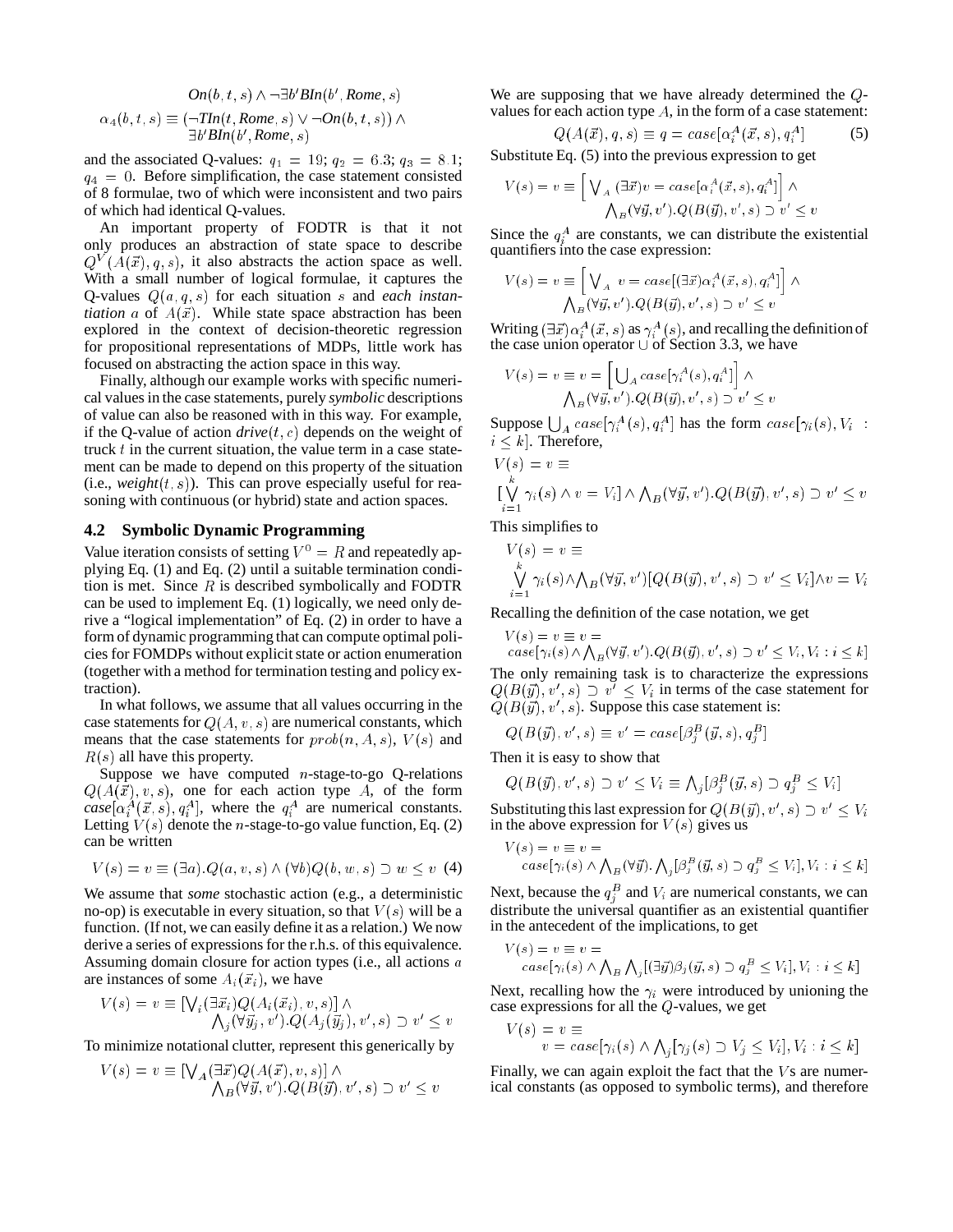can be compared. This allows us to write our final expression for  $V$ :

$$
V(s) = case \begin{bmatrix} \gamma_1(s) \wedge \bigwedge_{\{i|V_i > V_1\}} \neg \gamma_i(s) & V_1 \\ \vdots & \vdots \\ \gamma_k(s) \wedge \bigwedge_{\{i|V_i > V_k\}} \neg \gamma_i(s) & V_k \end{bmatrix}
$$

If we modify the definition of the  $\cup$  operator so that it sorts the rows according to their  $V$  values, and merges rows with identical  $V$  values, we get the pleasing expression

 $V(s) =$ 

*case* <sup>2</sup> <sup>6</sup> <sup>6</sup> <sup>6</sup> <sup>6</sup> <sup>4</sup>  $\gamma_1(s)$   $V_1$  $\gamma_2(s) \wedge \neg \gamma_1(s)$   $V_2$ . . .  $\gamma_k(s) \land \neg \gamma_1(s) \land \neg \gamma_2(s) \land \cdots \land \neg \gamma_{k-1}(s) \quad V_k$ - 1 <sup>7</sup> 77 The Contract of the Contract of the Contract of the Contract of the Contract of the Contract of the Contract of the Contract of the Contract of the Contract of the Contract of the Contract of the Contract of the Contrac 77 The Contract of the Contract of the Contract of the Contract of the Contract of the Contract of the Contract of the Contract of the Contract of the Contract of the Contract of the Contract of the Contract of the Contrac 77 The Contract of the Contract of the Contract of the Contract of the Contract of the Contract of the Contract of the Contract of the Contract of the Contract of the Contract of the Contract of the Contract of the Contrac 55.55 (6)

This determines a simple case statement that completely defines the value function  $V^n(s)$  given the logical description of the relations  $Q^n(A(\vec{x}), v, s)$ . Together with the FODTR algorithm for producing Q-relations, this provides the means to construct the sequence of value functions that characterize value iteration in a purely symbolic fashion, eliminating the need for state and action enumeration. It is not hard to show that the case conditions defining  $V^n$  partition state space.

Finally, notice that we obtained the case expression (6) by a sequence of equivalence-preserving transformations from the definition (3) of the Q-function (suitably modified to accommodate action preconditions), and the definition (4) of the value function. Therefore, we have:

**Theorem 1** *The case expression (6) is a correct representation for* <sup>V</sup> (s) *relative to the specifications (3) and (4) for the Q-function and value function respectively.*

With these pieces in place, we can summarize first-order value iteration as follows: given as input a first-order representation of  $R(s)$  (a case statement) and our action model, we set  $V^0(s) = R(s)$ ,  $n = 1$  and perform the following steps until termination:

- 1. For each action type  $A(\vec{x})$  compute the case representation of  $Q^n(A(\vec{x}), q, s)$  (using  $V^{n-1}(s)$  as in Eq. (3)).
- 2. Compute the case representation of  $V^n(s)$  (using the  $Q^{n}(A(\vec{x}), q, s)$  as in Eq. (6)).
- 3. Increment <sup>n</sup>.

Termination of first-order value iteration is straightforward. Given the case statements  $C^n$  and  $C^{n-1}$  for value functions  $V^n$  and  $V^{n-1}$ , we form  $C^n \ominus C^{n-1}$  and simplify the resulting case statement by removal of any inconsistent elements. If each case has a value term less that specified threshold  $\varepsilon$ , value iteration terminates. Extraction of an optimal policy is also straightforward: one simply needs to extract the maximizing actions from the set of Q-functions derived from the optimal value function. The optimal policy will thus be represented symbolically with a case statement.

# **4.3 An Illustration**

To give a flavor of the form of first-order value functions, consider an example where the reward function is given by three statements:

$$
(\exists b). BIn(b, Paris, s) \land TypeA(b); r = 10
$$
  

$$
(\exists b). BIn(b, Paris, s) \land \neg TypeA(b); r = 5
$$
  

$$
\neg (\exists b) BIn(b, Paris, s); r = 0
$$

That is, we want a box of Type A in Paris, but will accept a box of another type if a Type A box is unavailable. Actions include the load, unload, and drive actions described above. We include action costs: the action  $unload(b, t)$  has cost 4,  $load(b, t)$  has cost 1, and  $drive(t, c)$  has cost 3. The optimal one-stage policy chooses only unloading or no-op (since with only one stage to go, driving and loading have no value). Our algorithm derives the following conditions for  $u n load(b, t)$  to be executed:

$$
On(b, t, s) \land \text{TIn}(t, Paris, s) \land [\neg (\exists b') \text{BIn}(b', Paris, s) \lor TypeA(b) \land \neg \text{Rain}(s) \land \neg (\exists b') \text{.BIn}(b', Paris, s) \land \neg \text{TypeA}(b')]
$$

Thus a box  $b$  is unloaded if there is a box on some truck in Paris, and there is no box currently in Paris, or b is a Type A box and it's not raining, and there's no Type A box in Paris. No-op is executed if the negation of the condition above holds (since for a one-step backup there is no value yet discovered for driving or loading). It is important to note that this partitioningremains fixed (as does the partitioningfor the resultant value function) regardless of the number of domain objects and extraneous relations in the problem description. Thus we get stronger abstraction than would be possible using a propositionalized version of the problem. Also note that this describes the conditions under which one performs any *instance* of the unload action. In this way our algorithm allows for action abstraction, allowing one to produce value functions and policies without explicit enumeration of action instances.

# **5 A (Very) Preliminary Implementation**

We have implemented (in Prolog) the basic Bellman backup operator (i.e., single iterations of one-step value iteration) defined by Eq (6). The implementation is based entirely on a rewrite interpreter that applies programmer specified rewrite rules to situation calculus formulae until no further rewrites are possible. The program first computes the case statements for the Q-values for all the stochastic actions. Next, from these it computes the  $\langle \gamma_i(s), V_i \rangle$  pairs required by the case statement (6), and finally, the case statement of (6) itself. Throughout, logical simplification is applied (also specified by rewrite rules) to all subformulas of the current formula.

From a practical point of view, the key component in efficiently implementing first-order DTR is logical simplification to ensure manageable formulae describing the partitions. Our current implementation performs only the most rudimentary logical simplification and does not always produce concise descriptions of the cases within partitions. Neither can it eliminate all inconsistent partitions. The main reason for these limitations is that the current implementation lacks a first-order theorem-prover. For the example MDPs we have looked at,